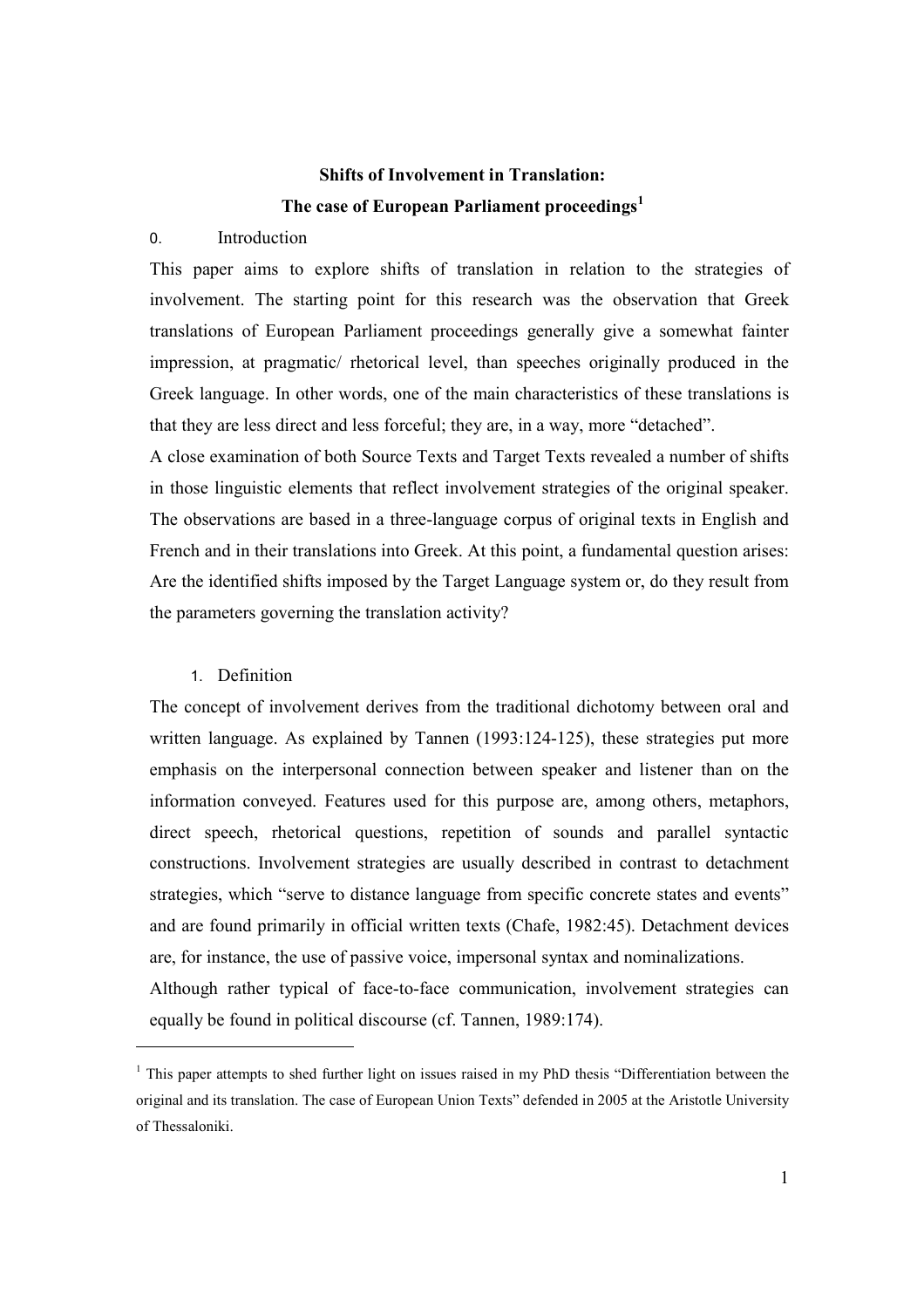Involvement Strategies in European Parliament proceedings

a) Presentation of the Source Text

The Source Text consists of the original speeches delivered at the Plenary Session of the European Parliament by members of the European Parliament representing the UK, the Republic of Ireland, France and Luxembourg. As far as the medium is concerned, the original speeches were delivered orally and then transcribed by the Service Compte Rendu in Extenso. The addressee of the Source Texts is double: speeches are first addressed to the other Members of the European Parliament present; whereas parliamentary speeches are equally – and sometimes chiefly – aimed at potential voters. Following the approach of Van Dijk (1997:14), these texts may be classified as political discourse because their context (participants, time, place, function) is political. The role of language in politics is surely a crucial one. In fact, specific syntactic structures, lexical or phonetic choices are used in political discourse in order to fulfill its different functions. In this framework, involvement strategies are also of great importance, as they focus on the element of human intimacy and provide in these highly elaborated texts with an oral and emotional weight. Political interventions examined here may comply with some conventions of other forms of official/administrative discourse but as their main function is persuasion, different involvement strategies are equally used. Therefore, in contrast to European Union law texts usually analyzed by Translation Studies scholars (for instance Dollerup 1996, 1998, Schäffner and Adab 1995, Schütte 1993. Trosborg 1997), our corpus contains pragmatic devices  $-$  such as metaphorical representations, repetitions or rhetorical questions – to a much higher degree. As to how representative involvement strategies are and to what extent they are used in the texts examined, it should be noted that their use is related to three factors: a) the topic at hand: the more technical a topic is the less involvement strategies are observed, b) the political orientation of the speaker: speakers belonging to the non-majority groups tend to use involvement strategies to a greater extent and c) the speaker himself, as different speakers adopt different discourse strategies.

b) Presentation of the Target Text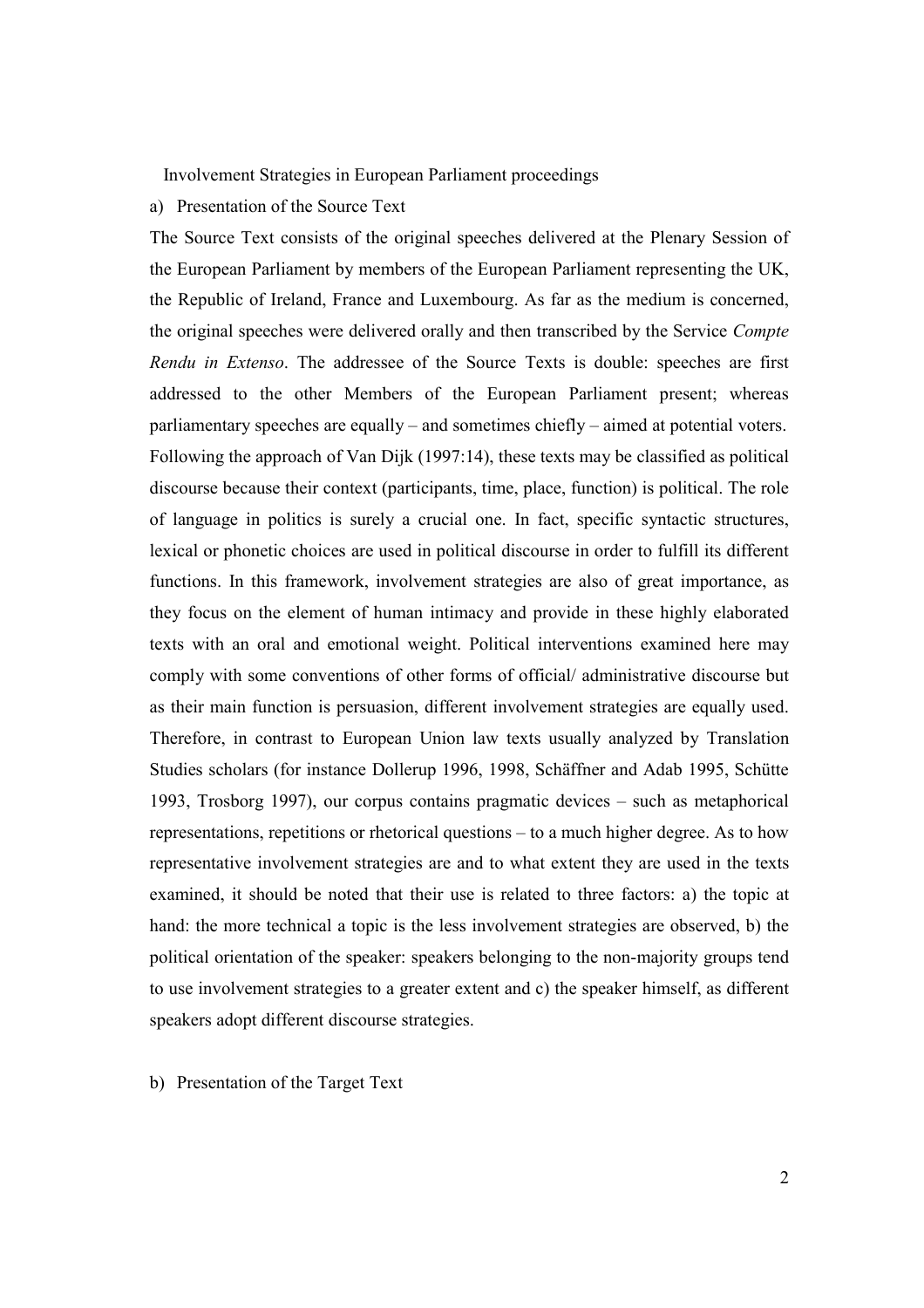Our Target Texts are the official translations of the proceedings into Greek as published in the site of European Parliament<sup>2</sup>. The translation is based on the written version of these speeches, which is usually published one or two days after the initial delivery. The commissioner of the translation, as Holz-Mänttäri used the term, [i.e. the person "who asks the translator to produce a target text for a particular purpose and addressee" (Nord, 1997:20)], is the European Parliament External Translation Service. Additionally, the translator is not one individual but rather a group of people working freelance in the agency to whom the translation has been assigned. Some further facts are the following:

- I. Target Text review is limited: Target Texts are subject to evaluation, not to review. The difference between these two procedures lies in the amount of text checked. For instance, in review or proofreading, the entire text is checked, while in evaluation only a small percentage of it.
- II. Great emphasis is placed on terminology and on the use of reference documents: The observation of the inter-institutional evaluation sheet (see Annex) shows that priority is given to terminology along with respect for reference material. The importance of previous renderings, known as "intertextuality", has already been underlined by scholars studying translation of law texts in the context of the European Union<sup>3</sup>.
- III. Target Texts do not have an immediate addressee: As translations are published after an interval of at least two months, issues discussed during the plenary session are often no longer relevant when their translation into Greek is published. As a result, it might be assumed that the principal function of the Target Texts is simply to be kept for the record.

Do the above textual and extratextual factors shape the translator's behavior, influencing his/ her approach to involvement strategies? This question is to be answered with reference to our corpus.

 $2$  The examples examined here constitute a selection from a 39.927-words corpus analyzed for the purpose of our PhD research.

 $3$  See for instance, Schäffner and Adab (1995), Trosborg (1997).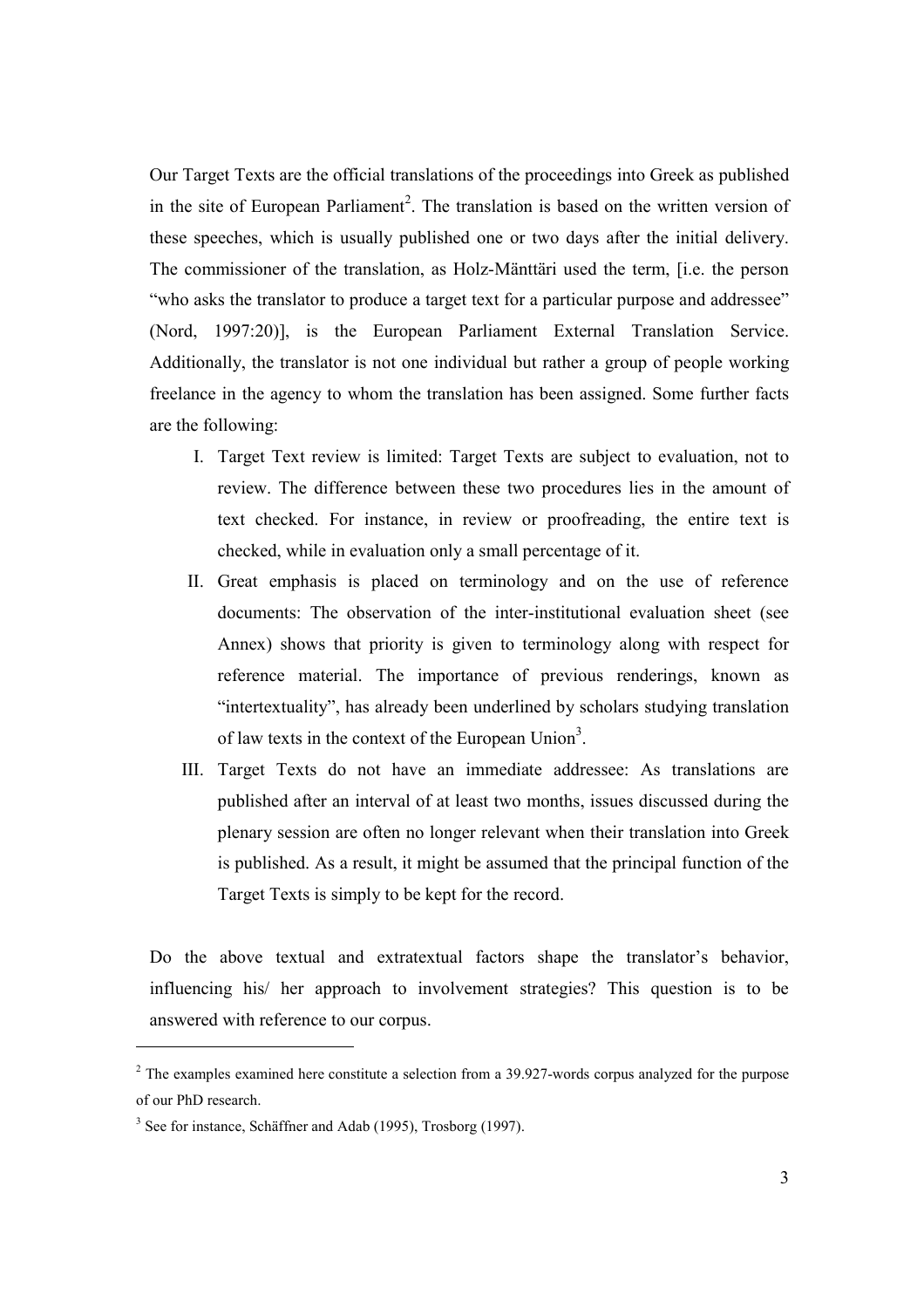#### $\mathcal{P}$ **Translating Involvement**

Roughly speaking, features used to create involvement between the speaker and its audience can either be reproduced in the Target Text or not. In this second case we choose the term Shifts of Involvement. The concept of "shifts" is here used to describe changes that occur between the Source Text and the Target Text, as depicted after analysis on linguistic micro-level. Shifts are perceived as a means of describing and understanding actual translation choices and from this perspective their identification is just another step in the research process. Additionally, the repetition of a particular type of shift in the texts examined, might indeed indicate different norms governing the use of involvement strategies in the target culture<sup>4</sup>. It should be noted here that by target culture we mean mostly the European Union translation milieu rather than the Greek general readership.

Shifts of Involvement in Metaphorical expressions

The comparison between Source Text and Target Text revealed a number of shifts at the level of involvement strategies. Our focus here will be placed in three particular markers of involvement: metaphorical expressions, repetitions and direct questions.

The following examples illustrate shifts of involvement created by the nonreproduction of metaphorical expressions. Replacing a metaphor by a non-metaphor constitutes a totally legitimate translation solution. However, in the examples cited this procedure neutralizes the involvement strategies found at the original.

The first example comes from the speech of a politician representing the farmers in his constituency during the negotiation of Agenda 2000.

Example 1

"... nor has it arrested the continuing decline in farm incomes, which are a vital factor in stemming the hemorrhage of young people from rural areas." Gillis, MEP (PPE). $5$ 

<sup>&</sup>lt;sup>4</sup> For norms, see Toury 1995: 53-69 and 1999: 9-32.

 $\frac{5}{1}$  All examples are drawn from speeches delivered during the fourth parliamentary term (1994-1999).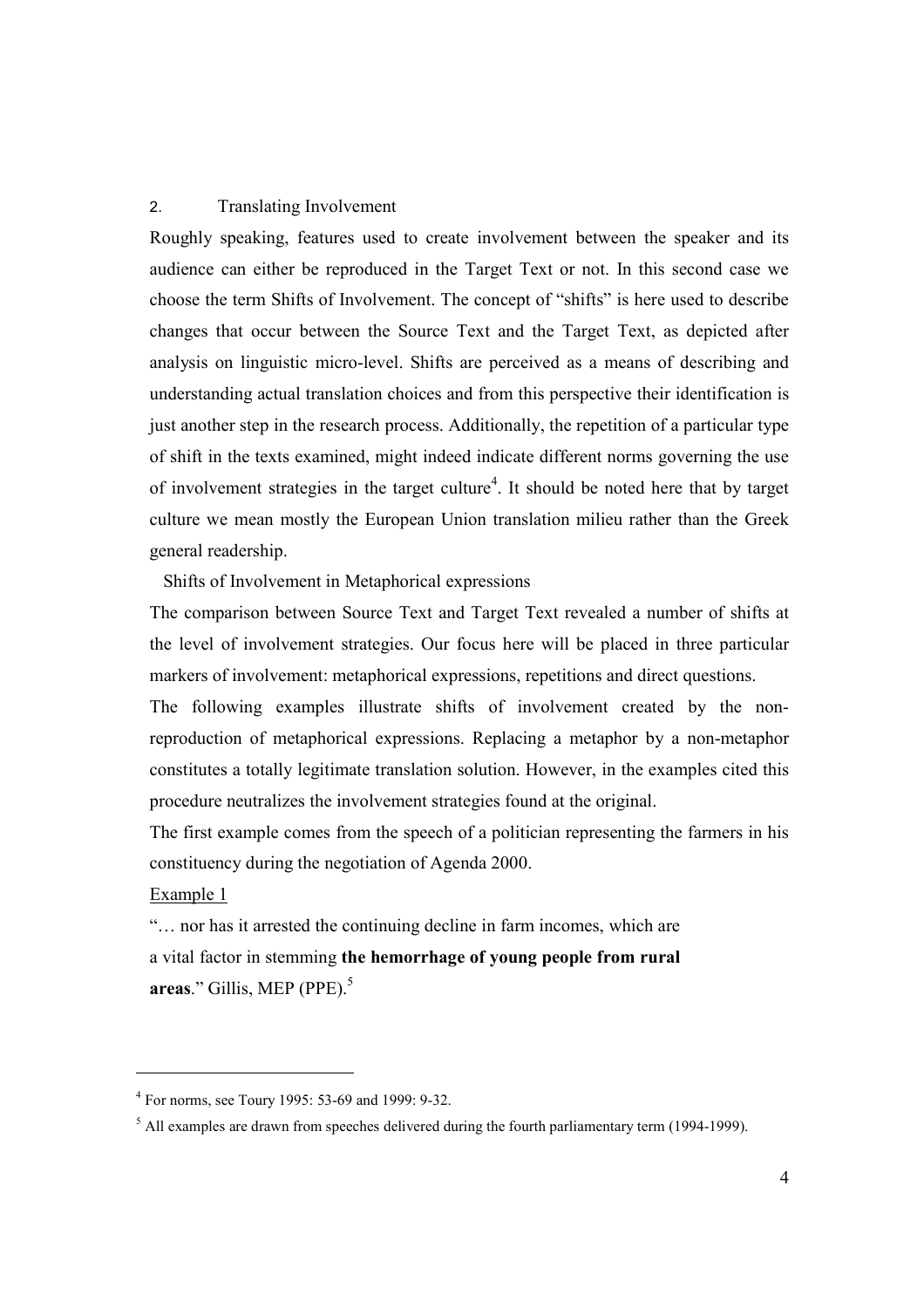"... ούτε έχει θέσει τέρμα στη συνεχή πτώση των γεωργικών εισοδημάτων, που αποτελούν βασικό παράγοντα προκειμένου να αντιμετωπισθεί το πρόβλημα ερήμωσης της υπαίθρου από τους  $v\acute{\epsilon}$ <sub>0</sub> $v$ <sup>"</sup>

[Back translation: ...the problem of desertification of the rural areas from young people]

The speaker uses the word "hemorrhage" to rephrase the "suicides of young farmers" previously mentioned in his discourse<sup>6</sup>. This choice, placed at the end of the speech, is by no means accidental: it helps the speaker to appeal directly to his audience's emotions. The Greek translator avoids the image of hemorrhage – possibly because of the violent connotations – and replaces it with the word " $\epsilon$ phuoron" (desertification), a more standard and neutralized expression usually found in technical or economics texts. The second example is drawn from a tribute to the victims of a terrorist attack.

Example  $2$ 

"We stand shoulder to shoulder with the people of Northern Ireland..." President of the European Parliament.

"Υποστηρίζουμε το λαό της Βορείου Ιρλανδίας..."

[We support the people of Northern Ireland...]

The expression "shoulder to shoulder" could be classified as an *ontological metaphor*, as developed by Lakoff and Johnson  $(1980:25)^7$ . This metaphorical expression, with its origins in the stance of soldiers fighting side by side (Webster's dictionary), is used to express the Institution's full support and to create an emotional intimacy with the victims' relatives. Translated non-metaphorically as "we support", the Greek version again uses a more general expression, neutralizing the Source Text's involvement.

The metaphoric expression in the next example, "a window of opportunity", was introduced during the Cold War period, along with its opposite "a window of

 ${}^6$ For the totality of the speeches, see http://www.europarl.europa.eu/omk/omnsapir.so/calendar?APP=CRE &LANGUE=FR

<sup>&</sup>lt;sup>7</sup> "... our experiences with physical objects (especially our own bodies) provide the basis for an extraordinarily variety of ontological metaphors, that is, ways of viewing events, activities, emotions, ideas, etc., as entities and substances".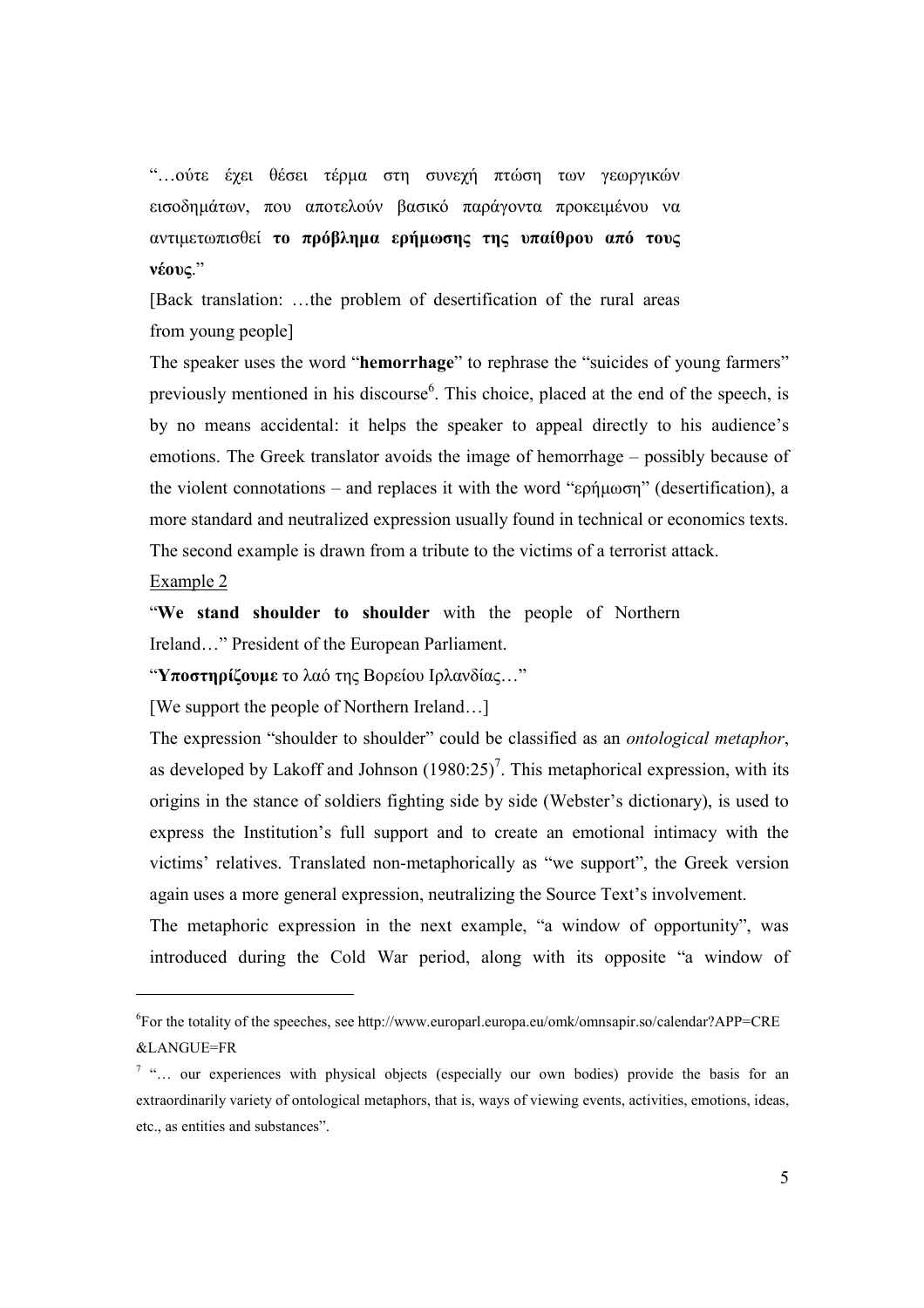vulnerability", with special reference to nuclear power<sup>8</sup>. Here used by a representative of the then newly elected British Labour Party, this expression gives the idea of a shortterm opportunity.

## Example 3

"We now have a window of opportunity, thanks to two new developments." Corbett, MEP (PSE).

"Τώρα μας δίνεται κάποια ευκαιρία χάρη σε δύο νέες εξελίξεις."

[Now we are given some chance thanks to two new developments]

In this example, the translator's choices are restricted by differences between language systems. In other words, as these expressions belong mostly to the Anglo-American political life, there is no clear historical or cultural correspondence in the Greek language. However, it still would have been possible to conserve the metaphoric representation in the translation by translating the image of window literally.

The next example in French comes from a speech by Jacques Santer, then President of the European Commission.

## Example 4

"En 1995, la réflexion institutionnelle post-Maastricht en était à ses balbutiements. En juin 1997, le traité d'Amsterdam est né. Il s'agissait d'un nouveau pas significatif sur la voie de l'unification européenne." Santer, President of the European Commission.

"Το 1995 άργισε ο προβληματισμός των θεσμικών μας οργάνων μετά τη Συνθήκη του Μάαστριχτ. Τον Ιούνιο του 1997 γεννήθηκε η Συνθήκη του Άμστερνταμ. Επρόκειτο για ένα νέο σημαντικό βήμα στην πορεία της ευρωπαϊκής ενοποίησης"

[In 1995 started the questioning of our Institutions after the Maastricht Treaty]

The French word "balbutiements" describes a baby's babbling. This metaphorical representation is used by the speaker for the defence of the European Commission, at that time accused of irregularities, as it underlines the progress made during his

 $8$  For a text-linguistic approach of key concepts used during the Cold War, see Schäffner (1999:75-91).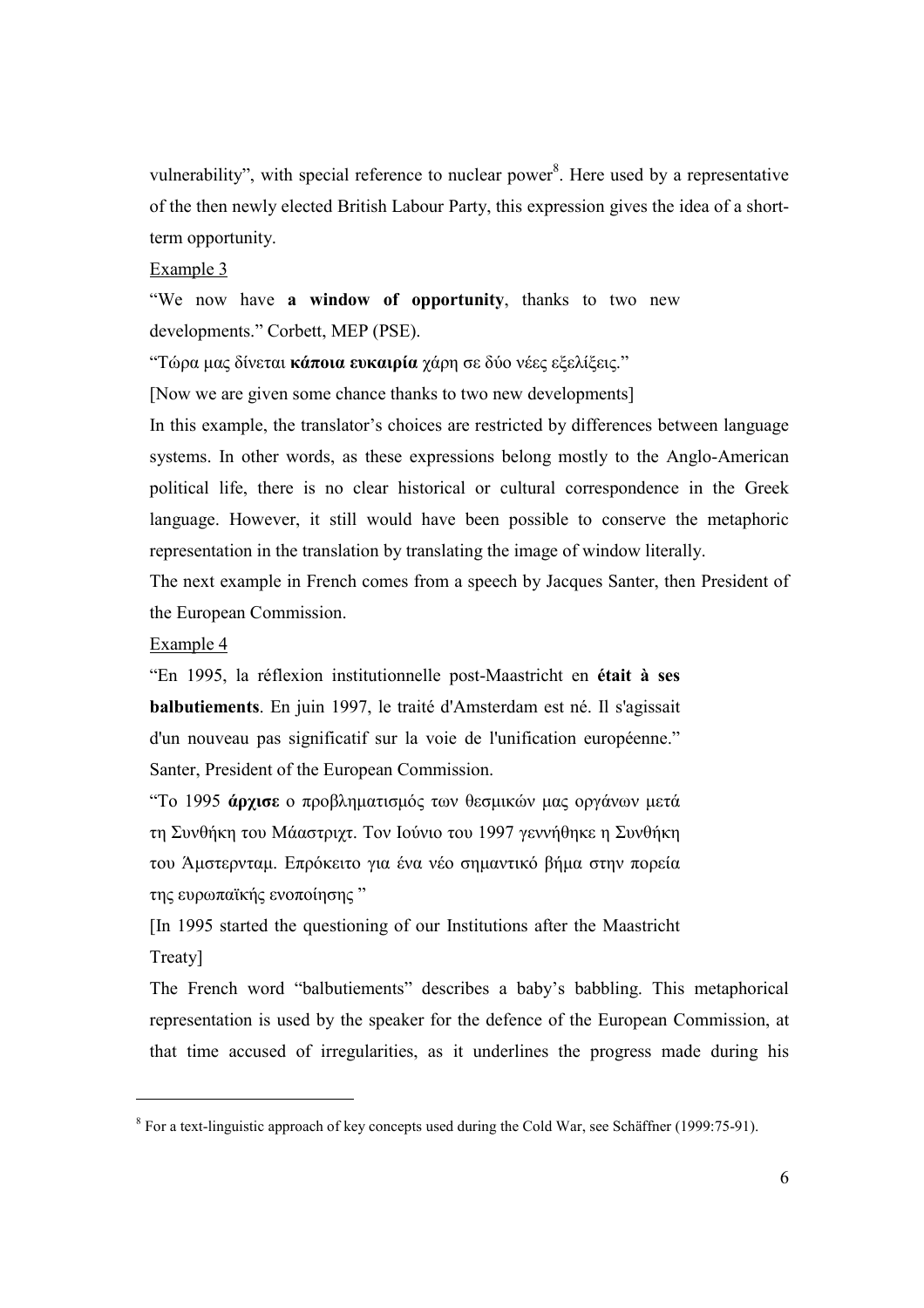presidency. This ontological metaphor is based on the concept that early childhood is synonymous with lack of knowledge and clumsiness<sup>9</sup> and by using it Mr. Santer tries to create involvement between himself and the audience. This lexical choice is translated into Greek by the verb "started", a definitely more neutral lexical choice.

Our fifth example illustrates once more a shift of involvement, as the metaphorical representation is neutralized.

#### Example  $5$

"S'ils ne sont pas lettre morte aujourd'hui, les accords de paix sont en tout cas mis à mal et le processus de paix semble à l'agonie. "Pradier, MEP (ARE)

"Αν δεν αποτελούν νεκρό γράμμα σήμερα, ωστόσο οι ειρηνευτικές συμφωνίες έχουν υπονομευθεί και η διαδικασία ειρήνευσης δεν προχωρεί

#### αποτελεσματικά."

[... the peace process doesn't move on effectively]

In this example the ontological metaphor "le processus de paix semble à l'agonie" (the peace process breathes its last) is rendered non metaphorically as " $\delta \epsilon v$   $\pi \rho o \gamma o \rho \epsilon i$ αποτελεσματικά" [doesn't move on effectively].

Shifts of Involvement in Repetitions

Our next examples illustrates shifts of involvement in the feature of repetition. For Toury (1991:188), avoiding repetition, either by omitting the repeated unit or by replacing it with another one, is one of the most persistent trends in translation, irrespective of the languages involved.

In the following example, the speaker repeats the sound "-ly", creating a kind of rhyme. Example 6

"Mr President, briefly and sadly I wish to inform this House that..."

Ewing, MEP (ARE).

"Κύριε Πρόεδρε, **εν συντομία** και με μεγάλη μου λύπη θα ήθελα να ενημερώσω το Σώμα ότι..."

<sup>&</sup>lt;sup>9</sup> For the use of ontological metaphors presenting African countries as children, see also Chilton and Lakoff  $(1999:43)$ .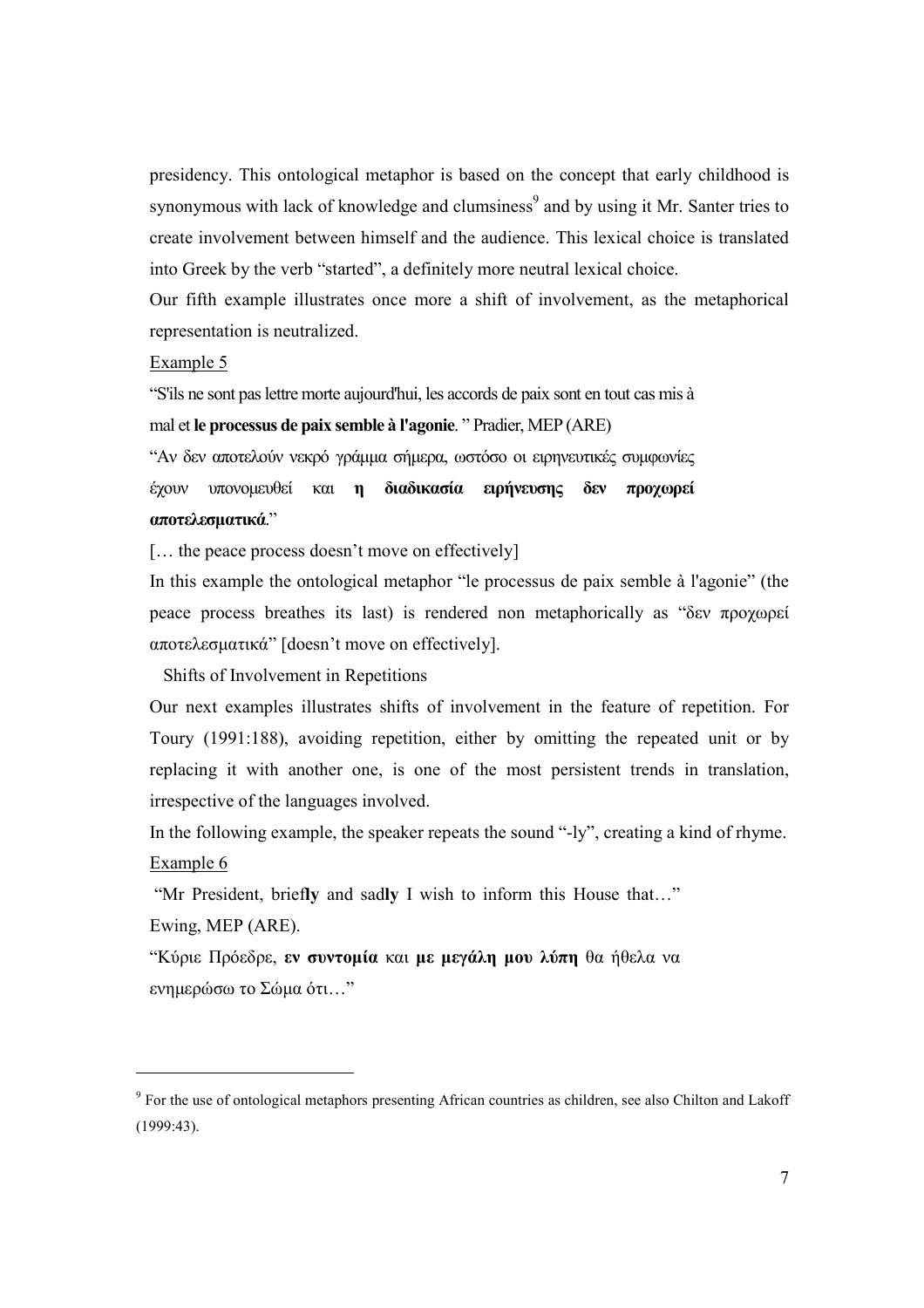[Mr. President, briefly and with all my sorrow I would like to inform the House that...

Apart from the omission of repetition here, there is another translational phenomenon worth mentioning: that of *explicitation*, considered by a number of scholars as being a universal of translation (Blum-Kulka, 1986/2000). The Greek translator, confronted with the short phrase "briefly and sadly", tries to compensate for the loss of repetition by adding new information. A back translation of the Greek text is "briefly and with all my sorrow".

The following two examples come from the same speaker, in his defense of the leader of the French Front National, Jean Marie Le Pen. The speaker repeats a lexical unit placed at the beginning ("La démocratie") or at the end ("aux colonies") of his phrases, like a refrain. This emphatic device, a legacy of classic rhetoric, creates involvement between the speaker and his message.

#### Example 7

"La démocratie, maintenant. La démocratie, elle est très relative." Blot, MEP (NI).

"Ας έλθουμε τώρα στη δημοκρατία που είναι πολύ σγετική."

[Let us now come to democracy which is very relative]

#### Example  $8$

"Les systèmes coloniaux qui ont été mis en place au XIX<sup>e</sup> siècle profitaient aux colonies. Ils profitaient aux pays métropoles, bien sûr, mais aussi aux colonies." Blot, MEP (NI)

"Τα αποικιακά συστήματα του 19ου αιώνα ήταν επωφελή για τις αποικίες, όπως και για τις μητροπόλεις, φυσικά."

[Colonial systems of  $19<sup>th</sup>$  century were very beneficial for the colonies,

as for the mainland countries]

Here, the translator opts for a total omission of repetition. This choice also brings a shift at syntax level: in both examples, the two sentences from the Source Text are rendered as one. This has significant consequences in terms of involvement, as a main clause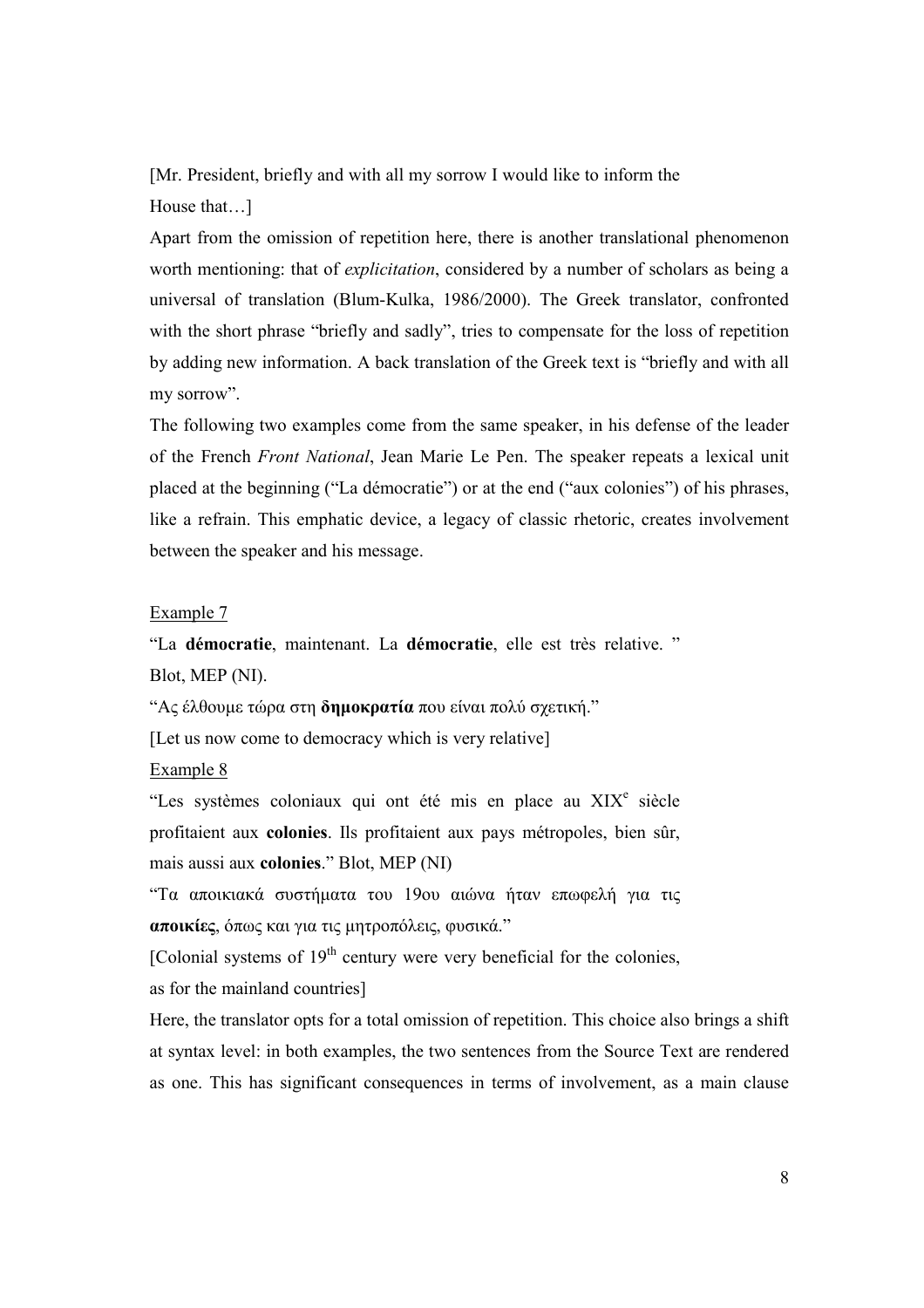becomes a subordinate one and consequently emphasized information becomes secondary.

Shifts of Involvement in Direct Ouestions

Finally, examples 9 and 10 illustrate shifts of involvement by the omission of direct questions.

Example 9

«There are two questions. Firstly, is Mr Le Pen guilty under German law of the

crime of which he is accused?» Donnelly, Brendan, MPE (PPE)

«Δύο είναι τα ερωτήματα που τίθενται: πρώτον, αν ο κ. Le Pen είναι, δυνάμει της

γερμανικής νομοθεσίας, ένοχος για το έγκλημα για το οποίο κατηγορείται και, ...»

[Two are the questions that raise: firstly whether Mr Le Pen is guilty under German law of the crime of which he is accused.

Example 10

«Secondly, should his immunity be lifted in such a way that he can face a German court?» Donnelly, Brendan, MPE (PPE)

«...δεύτερον, εάν πρέπει να αρθεί η ασυλία του, ούτως ώστε να αντιμετωπίσει τη γερμανική δικαιοσύνη.»

[Secondly, whether his immunity should be lifted in such a way that he can face a German court]

In all the examples examined, conserving the original involvement strategies would have made the Target Text more oratorical, and closer to what political texts are expected to be in Greek. On the other hand, as already suggested, it can be argued that the examined corpus doesn't comply with the norms and conventions of the Greek texts but rather with those dominating translation in the European Union environment. Furthermore, the lack of immediate addressee observed before should also be of some relevance to translator's choices.

#### $3<sub>l</sub>$ **Final Remarks**

As stated at the beginning, this paper aimed to explore shifts of translation in relation to the strategies of involvement, using as a case study European Parliament proceedings.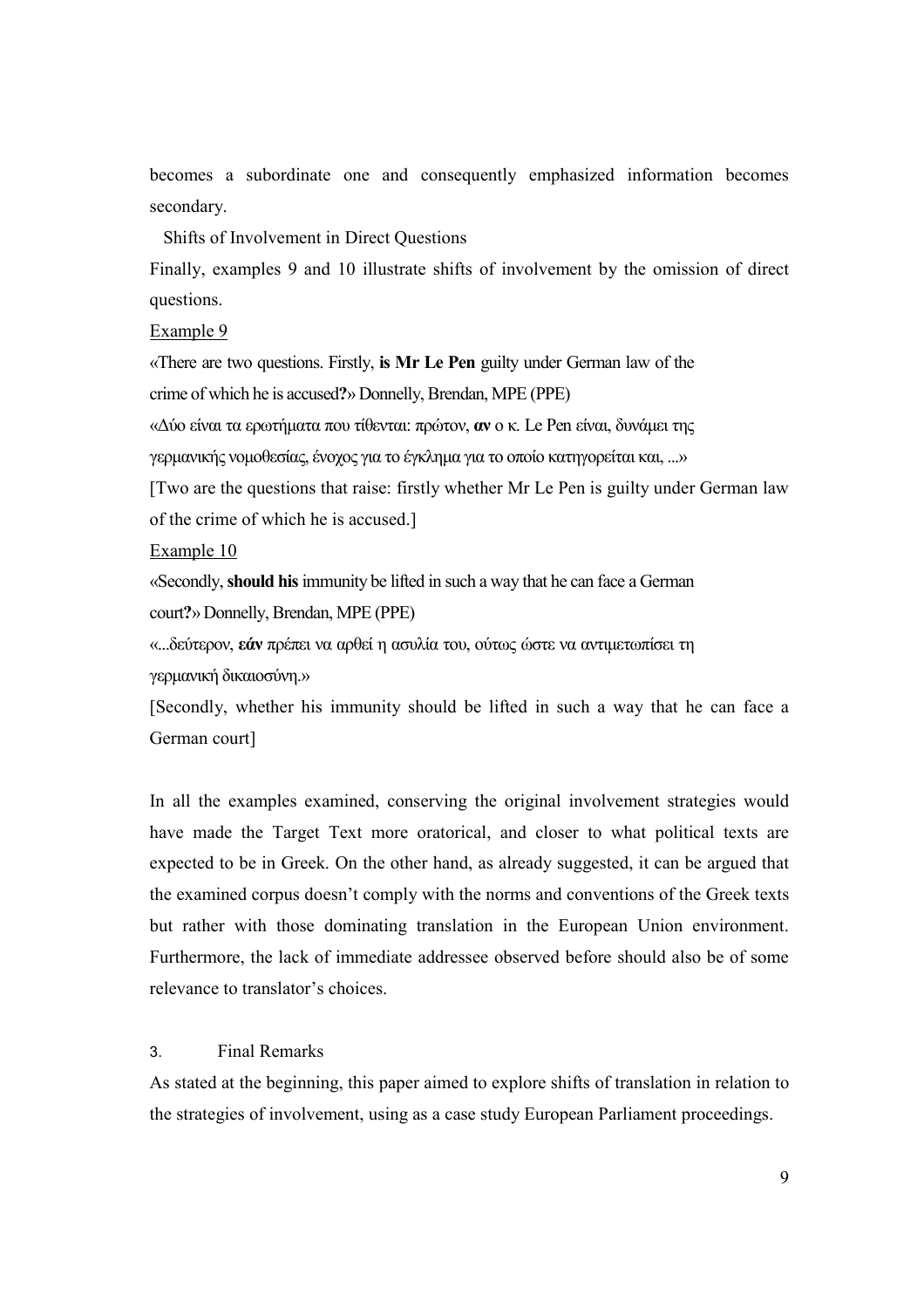Comparative analysis of the Source Text and the Target Text revealed a number of shifts in metaphorical uses, repetitions and direct questions, all features contributing to the involvement of the Source Text. To the question initially rose as to whether the identified shifts are imposed by the Target Language system or, they result from the parameters governing the translation activity, the answer is that the shifts identified are not imposed by the grammatical rules of the Target Language. On the contrary, in most cases, a translational solution recreating the original involvement was available and easy to find in the Target Language.

As already demonstrated, there are a number of parameters that can explain this choice:

The commissioner does not consider the linguistic features under  $1)$ examination as being particularly important in the evaluation of the Target Text. This approach may also influence the translator's decisions and the effort invested in translating these particular items.

2) Priority is given to terminology and the technical characteristics of *translated texts*. This over-technical approach may lead translators to lose sight of more expressive elements of the source text.

 $3)$ There is a change in medium. As already explained, original speeches are delivered orally during the plenary sessions of the European Parliament, whereas their translations are published in the Official Journal of European Communities. This change in medium similarly converts oral language register into written language register.

 $4)$ The translation function is mainly for the record. As best exemplified by functional approaches in Translation Studies (Nord, 1997), the function or *skopos* of the Target Text greatly affects the translational strategies to be followed. It may be argued that, as the translator knows that the function of the Target Text is limited and its publication remote from the original situation, this knowledge influences the choices made. Additionally, the physical distance between the original production and the translation make the translator's choices more detached.

The above indications can support the hypothesis according to which shifts identified in the corpus are highly regulated by the factors governing the translation activity. In this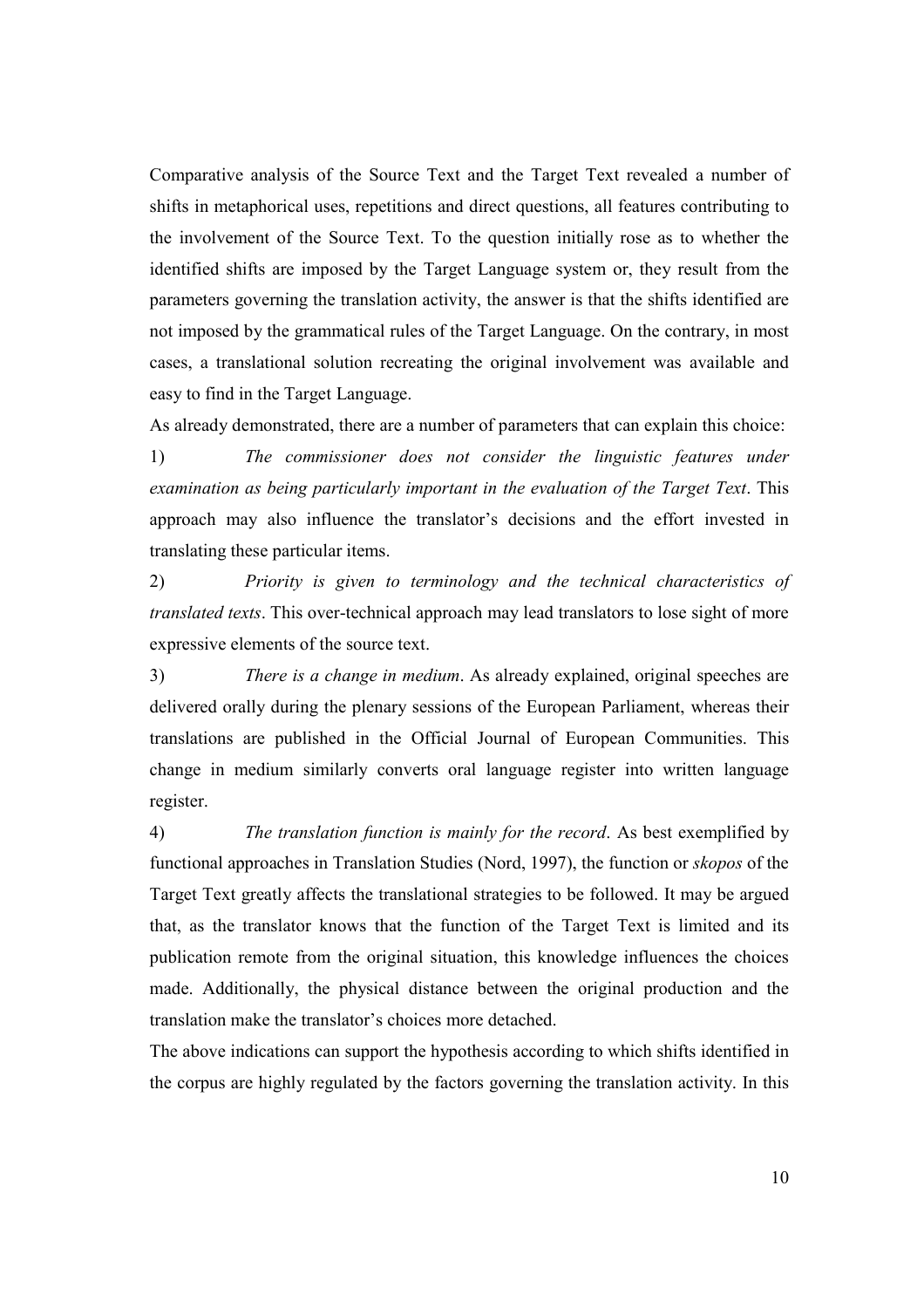way, shifts could be seen as complying to some translational norms in force insode this particular environment.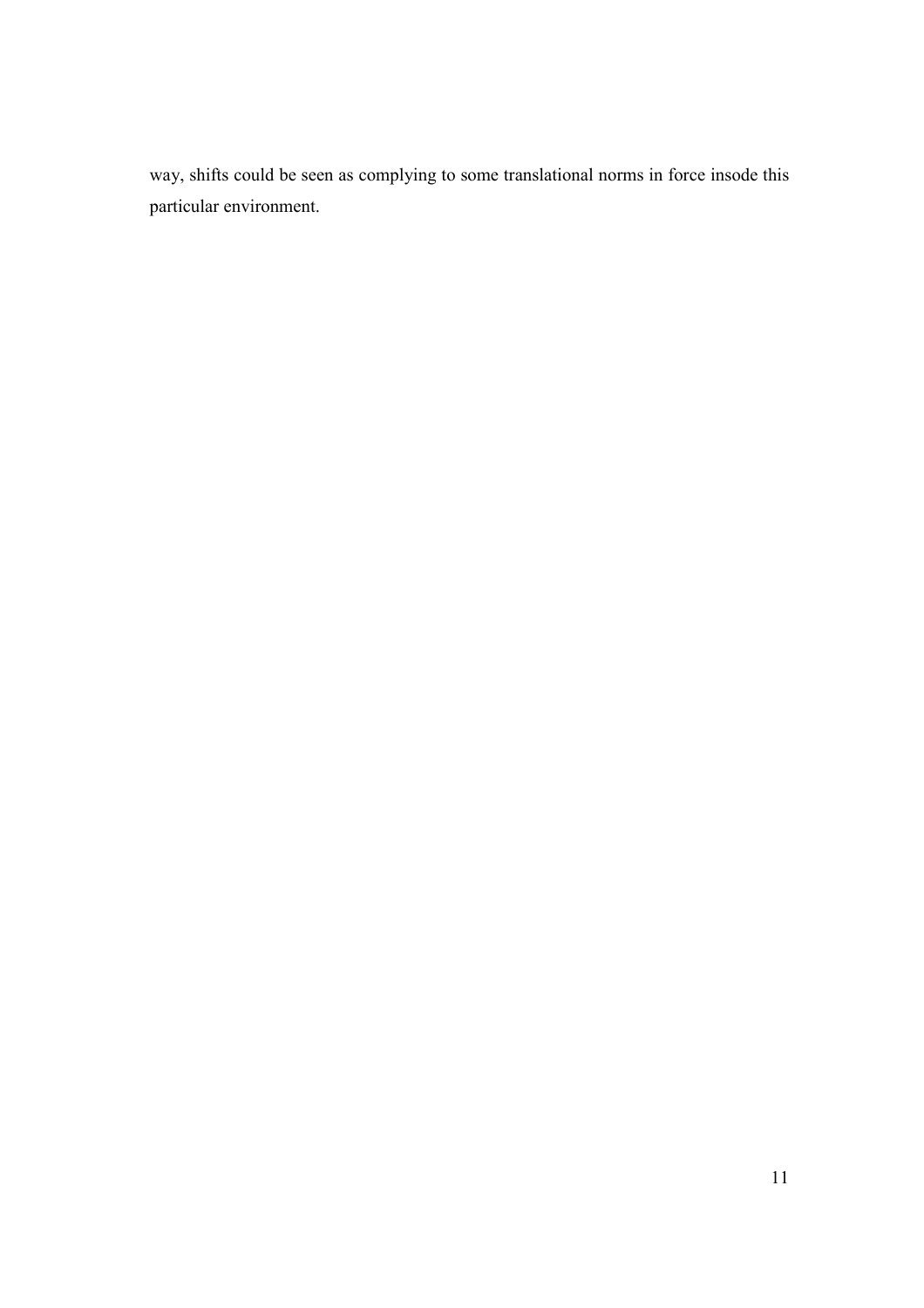#### $\overline{4}$ . Selected Bibliography

Blum-Kulka, S. «Shifts of Cohesion and Coherence in Translation». In L. Venuti (ed). The Translation Studies Reader. London/New York: Routledge, 1986/2000: 298-313.

Chafe, W. «Integration and involvement in speaking, writing and oral literature». In D. Tannen (ed). Spoken and Written Language: Exploring Orality and Literacy. Advances in Discourse Processes. Vol. IX. Norwood/New Jersey: Ablex, 1982: 35-53.

Chilton, P., Lakoff, G. «Foreign Policy by Metaphor». In C. Scäffner, A. Wenden (eds). Language and Peace. Australia/ Canada: Hardwood Academic Publishers, 1999: 37-59. Dollerup, C. «Language Work at the European Union». In R.M. Gaddis (ed). Translation Horizons Beyond the Boundaries of Translation Spectrum. Binghamton: New York State University, 1996: 297-314.

Dollerup, C. «Linguistic Transfers in the Modern World» Plenary Speech at the First International Conference on Translation and Interpreting. Vigo (Spain), 1998: 17-27.

Lakoff, G., Johnson, M. Metaphors we live by. Chicago/ London: The University of Chicago Press. 1980.

Nord, C. Translation as a Purposeful Activity. Functionalist Approaches Explained. Manchester: St Jerome, 1997.

Schäffner, C. «The 'Balance' Metaphor in Relation to Peace». In C. Schäffner, A. Wenden (eds). Language and Peace. Australia/ Canada: Hardwood Academic Publishers, 1999: 75-91.

Schäffner, C. Adab, B. «Translation as Intercultural Communication - Contact as Conflict». In M. Snell-Hornby, Z. Jettmarova, K. Kaindl (eds). Translation as Intercultural Communication. Amsterdam/ Philadelphia: Benjamins, 1995: 325-337.

Schütte, W. «Eurotexte – Zur Entstehung von Rechtexten unter den Mehrsprachigkeitsbedingungen der Brusseler EG-Institutionen» In J. Born, G. Stickel (eds). Deutsch als Verkehrsspache in Europa. Berlin/ New York: Gruyter, 1993: 88-113.

Tannen, D. Talking Voices. Repetition, dialogue and imagery in conversational discourse. Cambridge/ New York: Cambridge University Press. Studies in interactional sociolinguistics 6. 1989.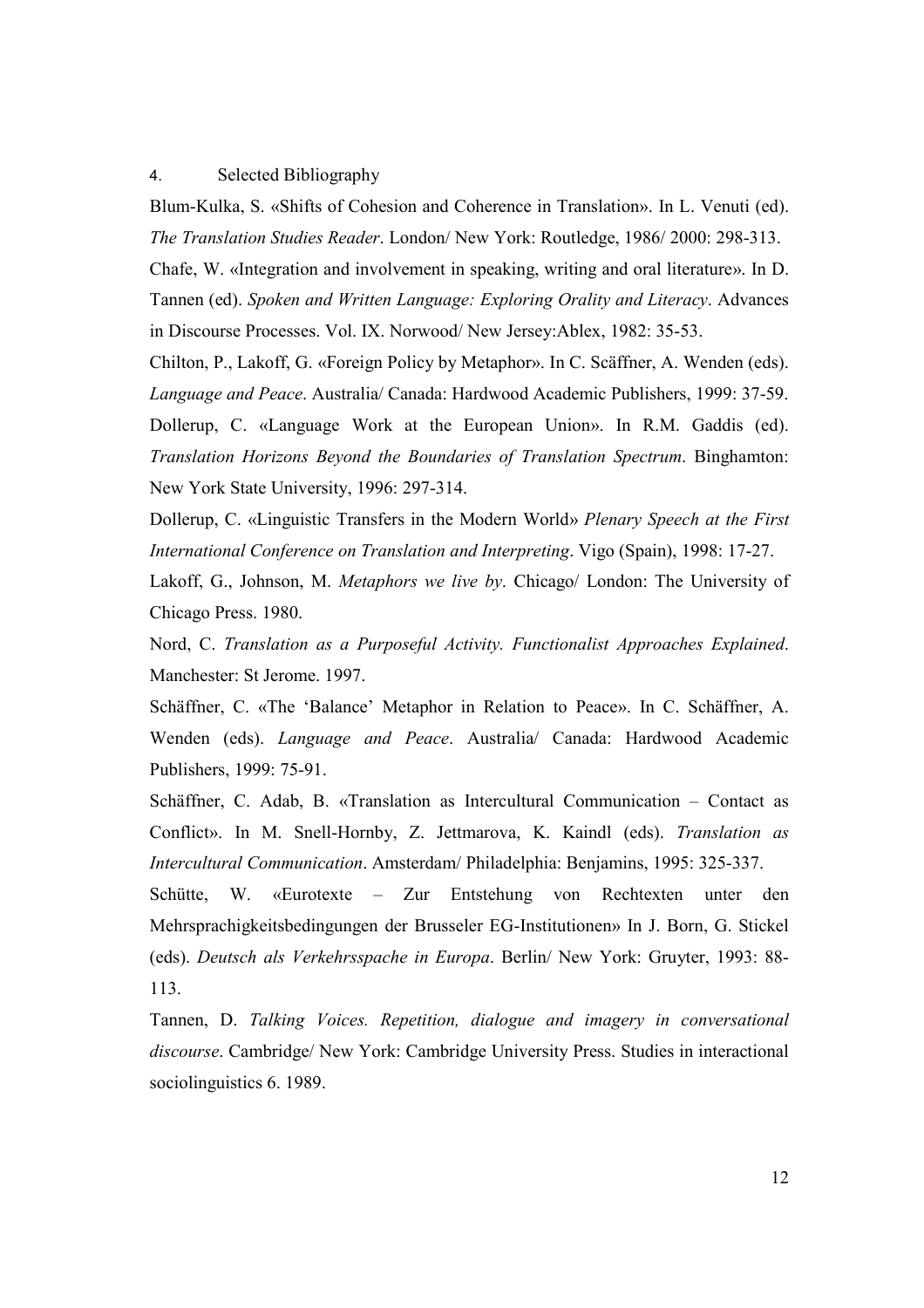Tannen, D. «Relative Focus on Involvement in Oral and Written Discourse». In D. Olson, N. Torrance, A. Hildyard (eds). Literacy, Language and Learning. The Nature and Consequences of Reading and Writing. Cambridge: Cambridge University Press, 1993: 124-147.

Toury, G. «What are Descriptive Studies into Translation Likely to Yield apart from Isolated Descriptions». In K. van Leuven-Zwart, T. Naaijkens (eds). Translation Studies: the state of art. Proceedings of the First J.S. Holmes Symposium on Translation Studies. Amsterdam/ Atlanta: Editions Rodopi, 1991: 179-192.

Toury, G. Descriptive Translation Studies and Beyond. Amsterdam/ Philadelphia: John Benjamins. 1995.

Toury, G. «A Handful of Paragraphs on 'Translation' and 'Norms'». In C. Schäffner (ed). Translation and Norms. Clevedon/ Philadelphia: Multilingual Matters, 1999: 9-31. Trosborg, A. «Translating Hybrid Political Texts». In A. Trosborg (ed). Text Typology and Translation. Amsterdam/ Philadelphia: Benjamins, 1997: 145-158.

Van Dijk, T. «What is Political Discourse Analysis». In J. Blommaert, C. Bulcaen (eds). Belgian Journal of Linguistics, 11. John Benjamins Publishing Company, 1997:  $11 - 52$ .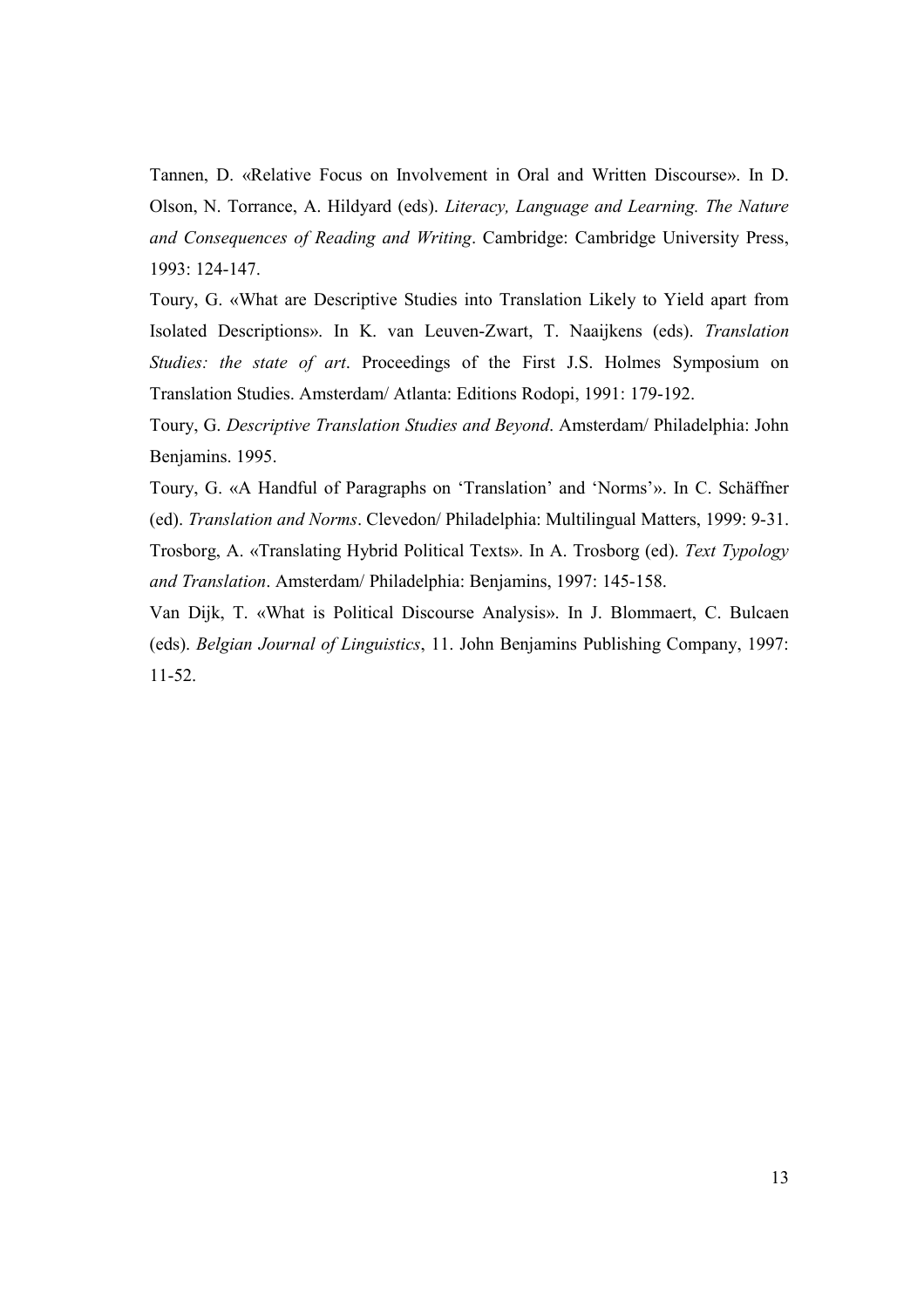## Annex

Source of the document: "Contract for the provision of services relating to translation"



**EUROPEAN PARLIAMENT** 

EXTERNAL TRANSLATION UNIT External translation evaluation procedure

# **EXTERNAL TRANSLATION EVALUATION INTERINSTITUTIONAL PROCEDURE**

Part 1: Interinstitutional evaluation sheet

| <b>Document No:</b> |           |                 | <b>Source / Target Languages:</b> |          |  |  |
|---------------------|-----------|-----------------|-----------------------------------|----------|--|--|
| Contractor Id No.   |           | <b>Product:</b> | <b>Order No:</b>                  | Sub-lot: |  |  |
| Date sent:          | Date due: |                 | Date delivered:                   | Pages:   |  |  |

| Compliance with technical requirements (Y/N) |                | Right language?                  |  |  |                |
|----------------------------------------------|----------------|----------------------------------|--|--|----------------|
| Apparently<br>complete?                      | complied with? | Specific instructions In format? |  |  | Formatting OK? |

| Intrinsic quality of the product |                |           |       |  |                               |           |           |       |  |  |
|----------------------------------|----------------|-----------|-------|--|-------------------------------|-----------|-----------|-------|--|--|
|                                  |                | Relevance |       |  |                               |           | Relevance |       |  |  |
| <b>Error</b> type                | Code           | Low       | High* |  | <b>Error type</b>             | Code      | Low       | High* |  |  |
| Mistranslation                   | <b>SENS</b>    |           |       |  | and/or<br>Clarity<br>register | <b>CL</b> |           |       |  |  |
| Omission                         | 0 <sub>M</sub> |           |       |  | Grammar                       | <b>GR</b> |           |       |  |  |